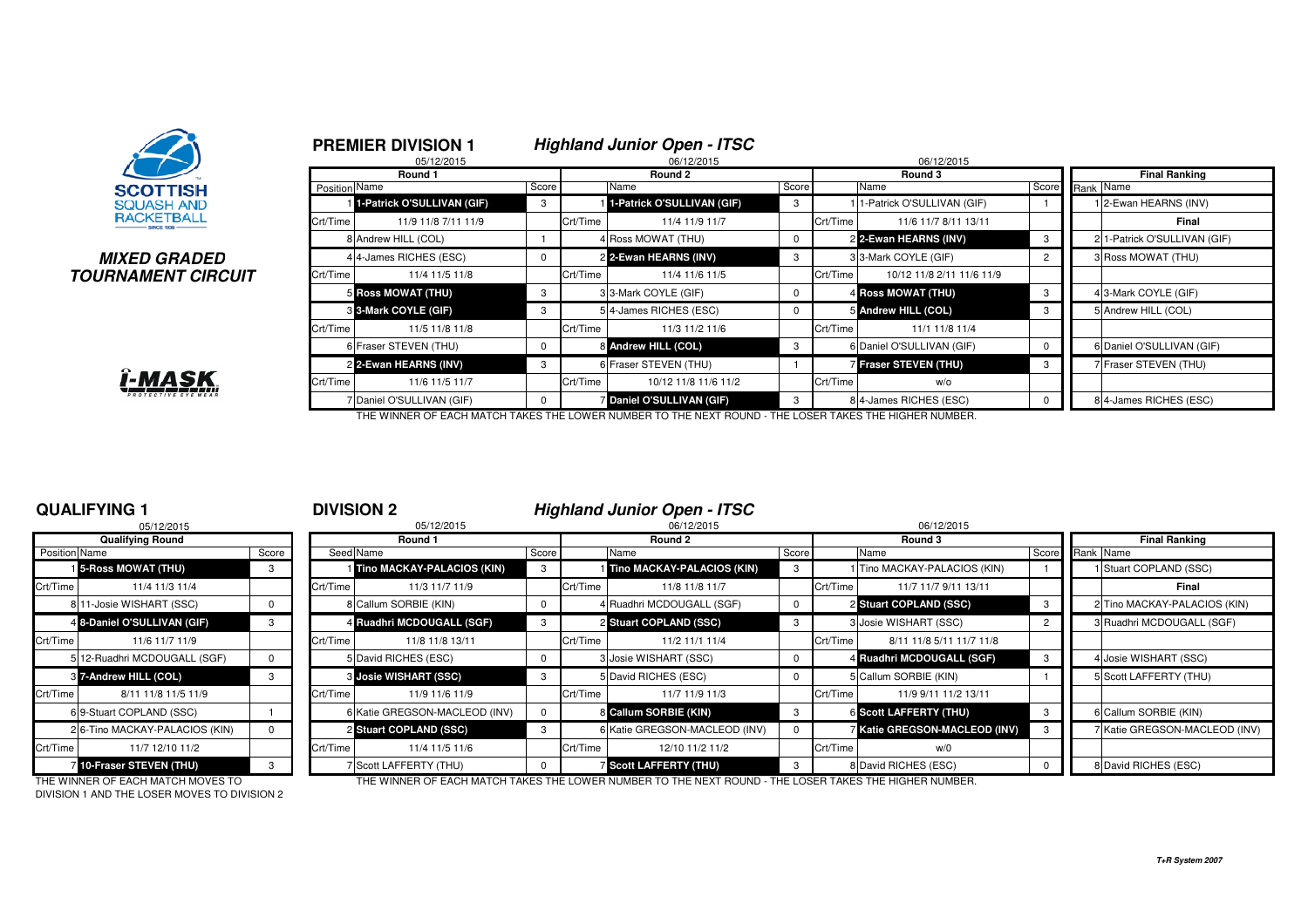## **QUALIFYING 2**

|                | 05/12/2015                     |       |
|----------------|--------------------------------|-------|
|                | <b>Qualifying Round</b>        |       |
| Position Name  |                                | Score |
| 11             | 13-David RICHES (ESC)          | 3     |
| Crt/Time       | 11/4 11/9 11/6                 |       |
|                | 8 19-Harry JACK (INV)          | 0     |
| 4              | <b>16-Scott LAFFERTY (THU)</b> | 3     |
| Crt/Time       | 11/7 11/8 11/8                 |       |
|                | 5 20-Andrew GLEN (GA)          | 0     |
|                | 315-Kelvin ANDERSON (SSC)      |       |
| Crt/Time       | 11/7 11/6 6/11 11/9            |       |
| 61             | 17-Callum SORBIE (KIN)         | 3     |
| $\overline{2}$ | 14-Katie GREGSON-MACLEOD (INV) | 3     |
| Crt/Time       | 11/2 11/4 11/7                 |       |
| 7              | 18-Joe NIVEN (SSC)             |       |

DIVISION 2 AND THE LOSER MOVES TO DIVISION 3



| QUALIFYING 2  |                                  |       | <b>DIVISION 3</b> |                              |            | Highland Junior Open - ITSC |                                |       |            |                           |  |                          |
|---------------|----------------------------------|-------|-------------------|------------------------------|------------|-----------------------------|--------------------------------|-------|------------|---------------------------|--|--------------------------|
| 05/12/2015    |                                  |       | 05/12/2015        |                              | 06/12/2015 |                             |                                |       | 06/12/2015 |                           |  |                          |
|               | <b>Qualifying Round</b>          |       |                   | Round 1                      |            | Round 2                     |                                |       | Round 3    |                           |  | <b>Final Ranking</b>     |
| Position Name |                                  | Score |                   | Seed Name                    | Score      |                             | Name                           | Score |            | Name                      |  | Score Rank Name          |
|               | 113-David RICHES (ESC)           | 3     |                   | <b>Kelvin ANDERSON (SSC)</b> | 3          |                             | Kelvin ANDERSON (SSC)          |       |            | Andrew GLEN (GA)          |  | 1 Andrew GLEN (GA)       |
| Crt/Time      | 11/4 11/9 11/6                   |       | Crt/Time          | 11/8 11/5 11/7               |            | Crt/Time                    | 11/9 12/10 11/9                |       | Crt/Time   | 13/11 9/11 11/8 11/8      |  | Final                    |
|               | 8 19-Harry JACK (INV)            |       |                   | 8 Lewis BARNARD (NAI)        | $^{\circ}$ |                             | 4 Andrew GLEN (GA)             | -3    |            | 2 Harry MACKENZIE (INV)   |  | 2 Harry MACKENZIE (INV)  |
|               | 4 16-Scott LAFFERTY (THU)        |       |                   | 4 Andrew GLEN (GA)           | 3          |                             | 2 Joe NIVEN (SSC)              |       |            | 3 Joe NIVEN (SSC)         |  | 3 Kelvin ANDERSON (SSC)  |
| Crt/Time      | 11/7 11/8 11/8                   |       | Crt/Time          | 9/11 11/4 11/5 11/4          |            | Crt/Time                    | 11/3 12/10 11/6                |       | Crt/Time   | 13/11 11/8 11/5           |  |                          |
|               | 5 20-Andrew GLEN (GA)            |       |                   | 5 Marcus HENDERSON (ASV)     |            |                             | <b>3 Harry MACKENZIE (INV)</b> |       |            | 4 Kelvin ANDERSON (SSC)   |  | 4 Joe NIVEN (SSC)        |
|               | 3 15-Kelvin ANDERSON (SSC)       |       |                   | 3 Harry JACK (INV)           | $^{\circ}$ |                             | 5 Marcus HENDERSON (ASV)       |       |            | 5 Marcus HENDERSON (ASV)  |  | 5 Marcus HENDERSON (ASV) |
| Crt/Time      | 11/7 11/6 6/11 11/9              |       | Crt/Time          | 11/3 11/5 11/7               |            | Crt/Time                    | 11/8 11/8 5/11 6/11 11/7       |       | Crt/Time   | 6/11 11/8 11/6 6/11 12/10 |  |                          |
|               | 6 17-Callum SORBIE (KIN)         |       |                   | 6 Harry MACKENZIE (INV)      | 3          |                             | 8 Lewis BARNARD (NAI)          |       |            | 6 Harry JACK (INV)        |  | 6 Harry JACK (INV)       |
|               | 2 14-Katie GREGSON-MACLEOD (INV) |       |                   | 2 Joe NIVEN (SSC)            | 3          |                             | 6 Harry JACK (INV)             |       |            | 7 Ryan MILNE (ASRC)       |  | Lewis BARNARD (NAI)      |
| Crt/Time      | 11/2 11/4 11/7                   |       | Crt/Time          | 7/11 11/9 11/6 11/8          |            | Crt/Time                    | 7/11 11/9 11/4 11/4            |       | Crt/Time   | 12/10 11/9 11/9           |  |                          |
|               | 718-Joe NIVEN (SSC)              |       |                   | 7 Ryan MILNE (ASRC)          |            |                             | 7 Ryan MILNE (ASRC)            |       |            | 8 Lewis BARNARD (NAI)     |  | 8 Ryan MILNE (ASRC)      |

THE WINNER OF EACH MATCH MOVES TO THE WINNER OF EACH MATCH TAKES THE LOWER NUMBER TO THE NEXT ROUND - THE LOSER TAKES THE HIGHER NUMBER.



### **QUALIFYING 3**

|                      | 05/12/2015                  |       |          |
|----------------------|-----------------------------|-------|----------|
|                      | <b>Qualifying Round</b>     |       |          |
| <b>Position Name</b> |                             | Score | Seed     |
|                      | 21-Robert MCNAUGHT (GA)     | 2     |          |
| Crt/Time             | 5/11 11/5 11/8 10/12 11/6   |       | Crt/Time |
|                      | 8 27-Marcus HENDERSON (ASV) | 3     | 8        |
|                      | 4 24-Ryan MILNE (ASRC)      | 3     | 4        |
| Crt/Time             | 11/5 11/3 11/2              |       | Crt/Time |
|                      | 5 28-Lewis MCLENNAN (FOR)   | O     | 5        |
|                      | 8 23-Lewis BARNARD (NAI)    | 3     | 3        |
| Crt/Time             | 11/4 11/8 11/8              |       | Crt/Time |
| 6                    | 25-Ross JAMIESON (SSC)      | 0     | 6        |
|                      | 2 22-Craig SMITH (SSC)      | 0     | 2        |
| Crt/Time             | 11/4 11/0 11/9              |       | Crt/Time |
|                      | 26-Harry MACKENZIE (INV)    | 3     | 7        |

| <b>DIVISION 4</b> | <b>Highland Junior Open - ITSC</b> |
|-------------------|------------------------------------|
|                   |                                    |

| 05/12/2015<br>05/12/2015 |                                   |       |          |                               |       |          | 06/12/2015<br>06/12/2015     |       |          |                             |     |                           |  |
|--------------------------|-----------------------------------|-------|----------|-------------------------------|-------|----------|------------------------------|-------|----------|-----------------------------|-----|---------------------------|--|
|                          | <b>Qualifying Round</b>           |       | Round 1  |                               |       |          | Round 2                      |       | Round 3  |                             |     | <b>Final Ranking</b>      |  |
| Position Name            |                                   | Score |          | Seed Name                     | Score |          | Name                         | Score |          | Name                        |     | Score Rank Name           |  |
|                          | 121-Robert MCNAUGHT (GA)          |       |          | <b>I Robert MCNAUGHT (GA)</b> | -3    |          | <b>Bobert MCNAUGHT (GA)</b>  |       |          | <b>Bobert MCNAUGHT (GA)</b> |     | 1 Robert MCNAUGHT (GA)    |  |
| Crt/Time                 | 5/11 11/5 11/8 10/12 11/6         |       | Crt/Time | 11/7 11/4 11/3                |       | Crt/Time | 11/3 11/6 8/11 12/10         |       | Crt/Time | 12/10 15/13 11/8            |     | Final                     |  |
|                          | 8 27-Marcus HENDERSON (ASV)       |       |          | 8 William JACK (NAI)          |       |          | 4 Ewan MACANDIE (GA)         |       |          | 2 Ross JAMIESON (SSC)       |     | 2 Ross JAMIESON (SSC)     |  |
|                          | 4 24-Ryan MILNE (ASRC)            |       |          | 4 Lewis MCLENNAN (FOR)        |       |          | 2 Craig SMITH (SSC)          |       |          | 3 Craig SMITH (SSC)         |     | 3 Ewan MACANDIE (GA)      |  |
| Crt/Time                 | 11/5 11/3 11/2                    |       | Crt/Time | 11/4 11/4 11/6                |       | Crt/Time | 11/8 13/11 11/9              |       | Crt/Time | 11/5 11/8 5/11 11/3         |     |                           |  |
|                          | 5 28-Lewis MCLENNAN (FOR)         |       |          | 5 Ewan MACANDIE (GA)          | -3    |          | <b>8 Ross JAMIESON (SSC)</b> |       |          | 4 Ewan MACANDIE (GA)        | - 3 | 4 Craig SMITH (SSC)       |  |
|                          | 3 23-Lewis BARNARD (NAI)          |       |          | <b>8 Ross JAMIESON (SSC)</b>  | -3    |          | 5 Lewis MCLENNAN (FOR)       |       |          | 5 Lewis MCLENNAN (FOR)      |     | 5 Findlay MCDOUGALL (SGF) |  |
| Crt/Time                 | 11/4 11/8 11/8                    |       | Crt/Time | 11/5 9/11 9/11 11/8 11/9      |       | Crt/Time | 11/4 12/10 6/11 11/8         |       | Crt/Time | 11/8 11/7 11/6              |     |                           |  |
|                          | 6 25-Ross JAMIESON (SSC)          |       |          | 6 Findlay MCDOUGALL (SGF)     |       |          | 8 William JACK (NAI)         |       |          | 6 Findlay MCDOUGALL (SGF)   |     | 6 Lewis MCLENNAN (FOR)    |  |
|                          | 22-Craig SMITH (SSC)              |       |          | 2 Craig SMITH (SSC)           |       |          | 6 Findlay MCDOUGALL (SGF)    |       |          | <b>7 Ben BARRON (NAI)</b>   |     | 7 Ben BARRON (NAI)        |  |
| Crt/Time                 | 11/4 11/0 11/9                    |       | Crt/Time | 11/9 11/9 11/9                |       | Crt/Time | 11/13 11/7 9/11 11/5 15/13   |       | Crt/Time | 11/6 11/1 11/3              |     |                           |  |
|                          | <b>7 26-Harry MACKENZIE (INV)</b> |       |          | 7 Ben BARRON (NAI)            |       |          | 7 Ben BARRON (NAI)           |       |          | 8 William JACK (NAI)        |     | 8 William JACK (NAI)      |  |
|                          |                                   |       |          |                               |       |          |                              |       |          |                             |     |                           |  |

DIVISION 3 AND THE LOSER MOVES TO DIVISION 4

THE WINNER OF EACH MATCH MOVES TO THE WINNER OF EACH MATCH TAKES THE LOWER NUMBER TO THE NEXT ROUND - THE LOSER TAKES THE HIGHER NUMBER.